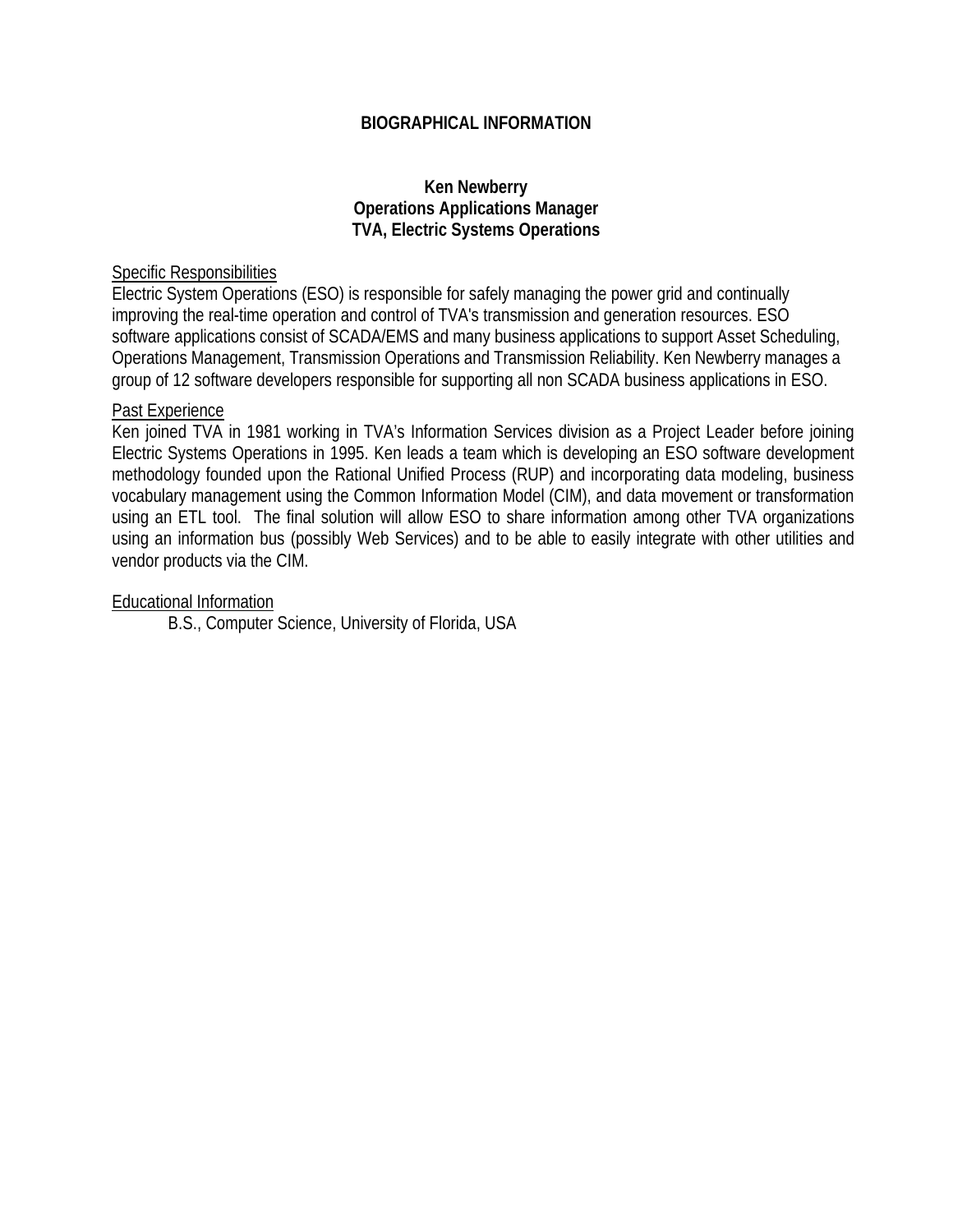## **BIOGRAPHICAL INFORMATION**

## **Greg Robinson Consultant, Application Integration For Utilities Xtensible Solutions**

#### Specific Responsibilities

Greg Robinson assists utilities with the planning and implementation of Model-Driven Integration (MDI) infrastructures, helping them to leverage and drive industry standards to their benefit. Systematic integration framework planning is performed to organize the objectives of utilities' disparate organizations into cohesive master plans. Plans and implementations encompass systems performing asset management (AM/FM/GIS), network management (SCADA/EMS/DMS), engineering analysis and design, outage management, work management, maintenance and inspection, metering (interval meters for retail access), regulatory reporting, and customer information. Using various middleware technologies, these utilities are then able to automate the flow of information to support business processes through a common semantic infrastructure. The resulting solutions serve to minimize total cost of ownership while lowering risks associated with implementing and using information technology assets.

#### Past Experience

After joining Harris Corporation in 1981, Greg led several software development projects for electric utility energy management and distribution automation systems. He joined KEMA Consulting in mid-1994 and provided consulting services that encompassed operational business systems requirements analysis and design, architecture development, business case development, project management, and training. In January 1998, he became a founder of and consultant for Xtensible Solutions, which specialized in utility integration services. In March 2002, KPMG Consulting (now BearingPoint) acquired Xtensible Solutions. With BearingPoint's blessing, Xtensible Solutions started offering integration services again in March 2003.

#### Educational Information

B.S., Electrical Engineering, Georgia Institute of Technology, USA M.S., Business Administration, Florida Institute of Technology, USA

#### Professional Memberships

**GITA** 

Institute of Electrical and Electronics Engineers, Power Engineering Society IEC TC57 Power System Control and Associated Communications:

- Working Group 14: System Interfaces for Distribution Management, Convenor
- Working Group 13: Energy Management System Control Center API, US Representative.
- Working Group 11: Substation Control and Protection Interfaces, Past US Representative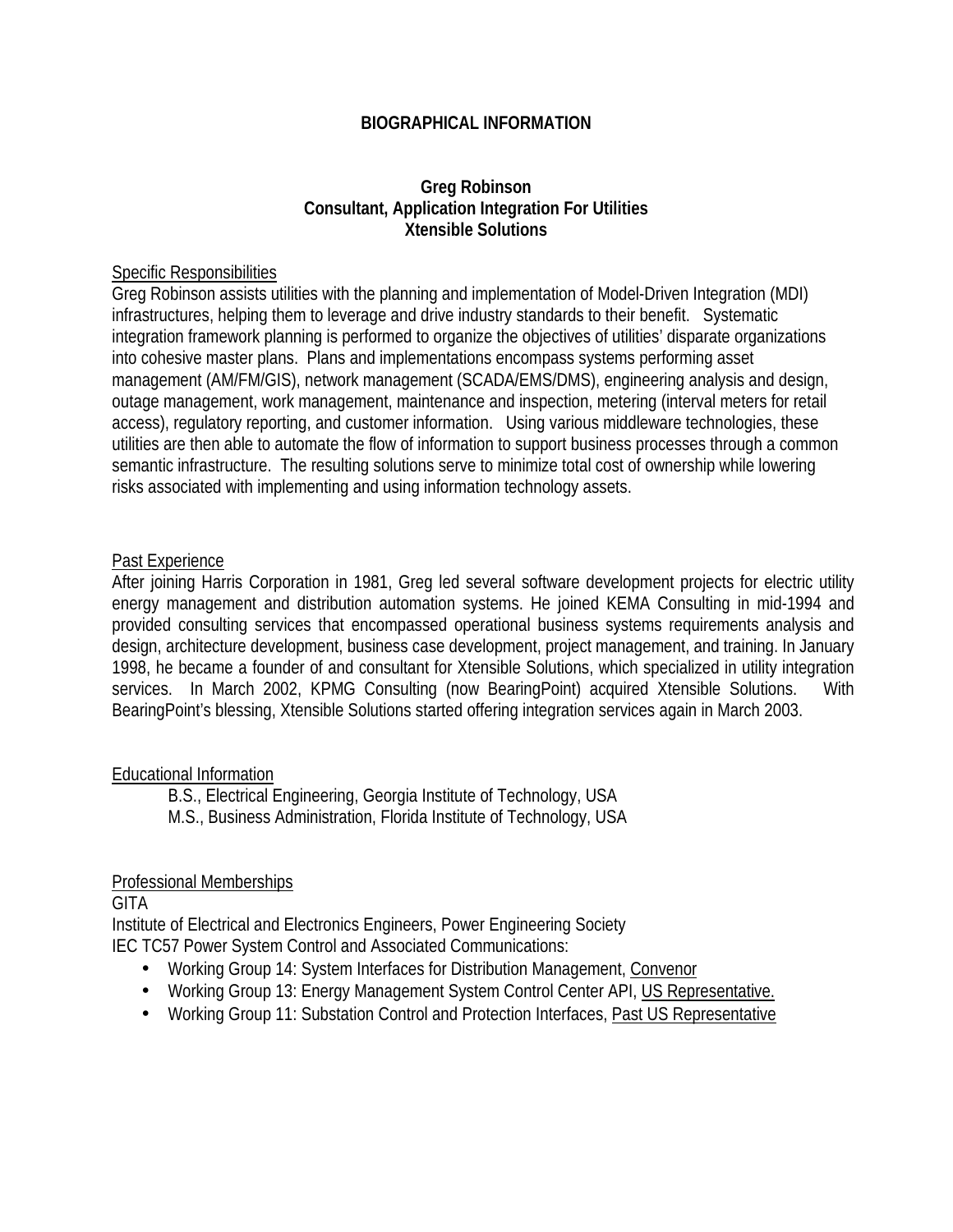## **THE SEMANTIC INTEGRATION FRAMEWORK AT TVA**

Greg Robinson Ken Newberry Xtensible Solutions TVA 762 Loggerhead Island Drive 1101 Market Street, MR BG

Satellite Beach, FL 32937 Chattanooga, TN 37402-2801

## **ABSTRACT**

Previous efforts to automate business processes at TVA were being hampered by incongruent data supplied by a myriad of applications and data stores. This paper describes a set of methodology, tools, and standards that TVA has implemented into a semantic-based integration infrastructure. As this approach turns many data sources into one coherent body of information, it is possible to create new application functionality based on consistent data, even though this data may be coming from multiple sources.

## **INTRODUCTION**

A common problem in the industry, TVA (Tennessee Valley Authority) found itself in a situation where efforts to automate and manage business processes were debilitated by incongruent data from applications supporting the planning, constructing, maintaining, and operating of generation and transmission assets. As there are many tools available to bridge the gaps between the disparate technologies, the main showstopper for large scale integration was that data resides in thousands of incompatible formats and cannot be systematically managed, integrated, or cleansed.

This paper describes an integrated set of methodology, tools, and standards that TVA has implemented to create and maintain a semantic-based integration infrastructure for its Electric System Operations (ESO). As ESO is responsible for the reliability of TVA's network, the Model-Driven Integration (MDI) methodology starts by mapping TVA business processes and roles to the NERC (North American Electric Reliability Council) Functional Model. For information exchange, the utility industry standard Common Information Model (CIM) and associated XML schemas from the IEC (International Electrotechnical Commission) are used as a basis for an inter-application vocabulary. Key for scaling up and maintaining the infrastructure, TVA is using a Business Vocabulary Management (BVM) tool for managing interfaces with applications and databases. A few project artifacts are used to describe the steps TVA follows to automate a business process, with emphasis being placed on how data exchanged among applications and database interfaces is cataloged and mapped to the CIM-based business vocabulary.

## **DEVELOPING TVA's 'INTEGRATED' INTEGRATION INFRASTRUCTURE**

A key goal of TVA's integration infrastructure is to achieve a semantic framework that ensures the same term means the same thing when exchanged among applications, data stores, and portals. The infrastructure should eliminate most of the errors and ambiguities that arise with different interpretations about the intended meaning of information exchanged between applications. For example: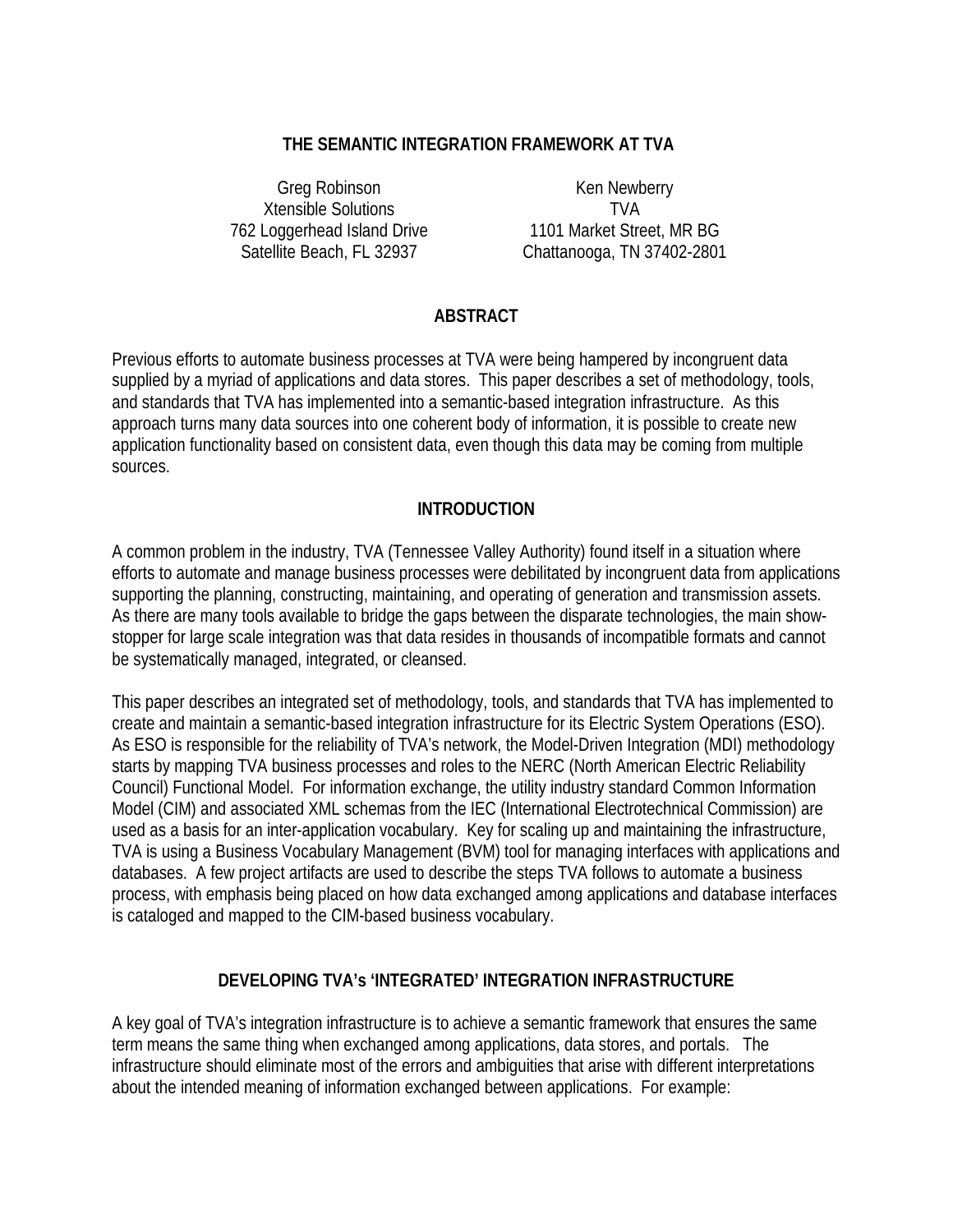- Confounding conflicts, where information appears to have the same meaning, but does not.
- Scaling conflicts, where different reference systems measure the same value.
- Naming conflicts, where naming schemes differ significantly. See Reference [2].

Furthermore, the infrastructure needs to provide automated support for data management, data integration and data quality that transcends individual applications, data stores, portals and other tools. To be successful, this infrastructure must be manageable by developers with only moderate knowledge of industry standards such as the CIM, XML, and the like. A strategic goal is to turn the many sources of data into a coherent body of information so that new application functionality can be based on consistent data even though this data may be coming from multiple disparate sources.

To achieve these goals, TVA has implemented the Model-Driven Integration (MDI) process depicted in Figure 1.



Figure 1: Overview of TVA's Model Driven Integration Process

The first block of the diagram depicts the beginning of the process, "Business Process Modeling & Common Information Modeling", which articulates how business processes are modeled and mapped to industry standard models. As will be described further in the next section, applicable TVA business processes are organized in alignment with the NERC Functional Model. Industry practices, in the form of use cases available from various sources, such as the IEC, are used as appropriate. Associated activity diagrams identify information flows among organizations and functional systems supporting those organizations. As TVA's systems are continuously being updated and changed, it was decided that the information flows should be defined using a logical design first. At a later stage in the process, the physical systems are mapped to this design. This is accomplished by mapping current and future systems to the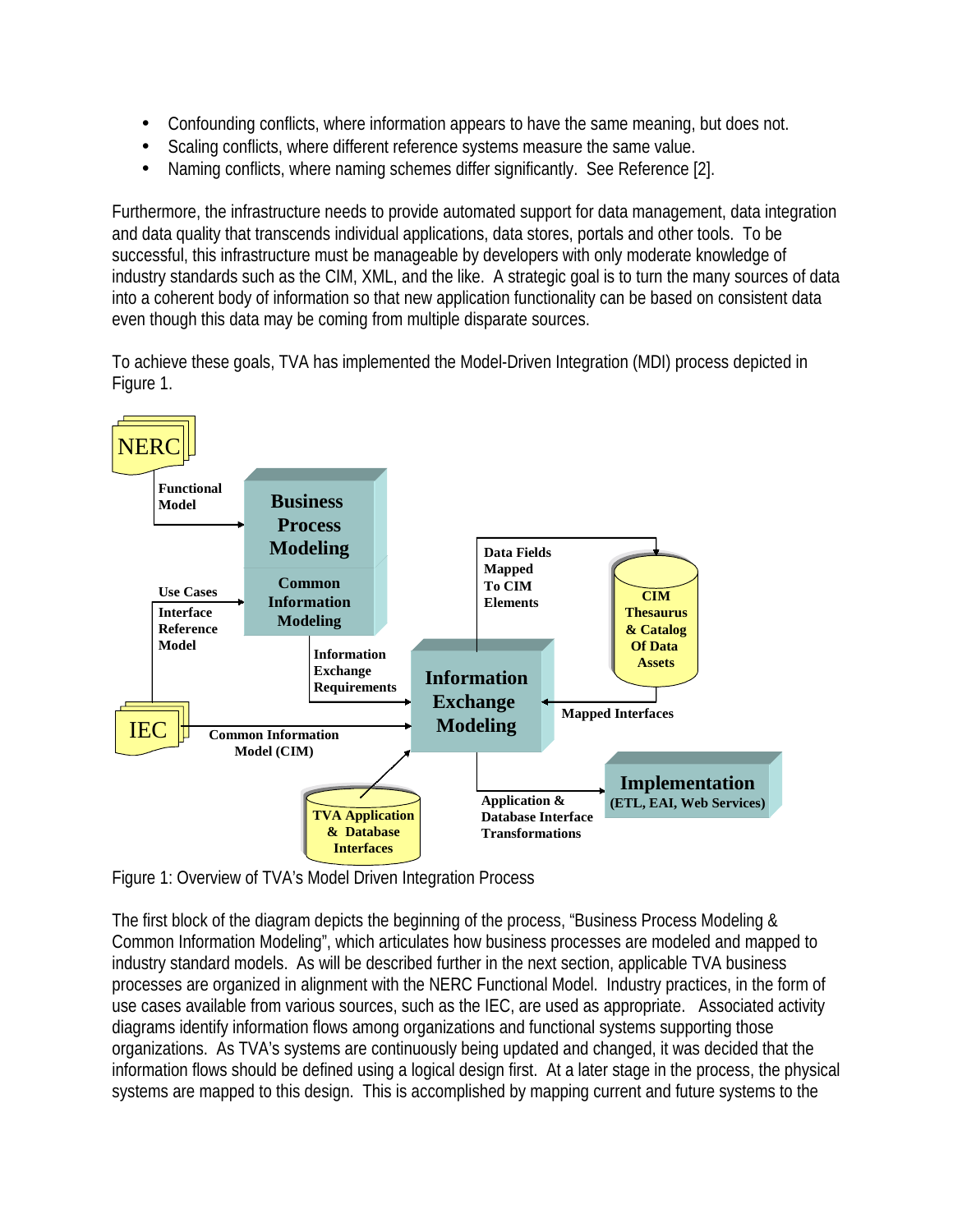functional components of the IEC Interface Reference Model (IRM). The resulting logical design specifies interface requirements that a given application must satisfy when performing the role of a functional component. By using a logical design that is mapped to physical implementations, business process logic is not impacted whenever systems are upgraded or replaced.

The next major portion of the process is described around the second block of the diagram, "Information Exchange Modeling". Now that information flows – each referred to as a message type - are clearly understood in the standards-based common language, effort at this stage is on making these flows function properly in TVA's environment. This is accomplished through a business vocabulary management process where interfaces to TVA applications and data stores are mapped to the message types. The output of this process is automatically generated XML stylesheet language transformations (XSLT) and Java transformations, which are used in implementation by adapters for applications and data stores. This feeds into the implementation stage, which has minimal description as it is beyond the scope of this paper.

Arranged in accordance with the major stages shown in Figure 1, the standards and enabling technologies used to establish TVA's Business Vocabulary are depicted in Figure 2.



Figure 2: Jump-starting Business Vocabulary Management at TVA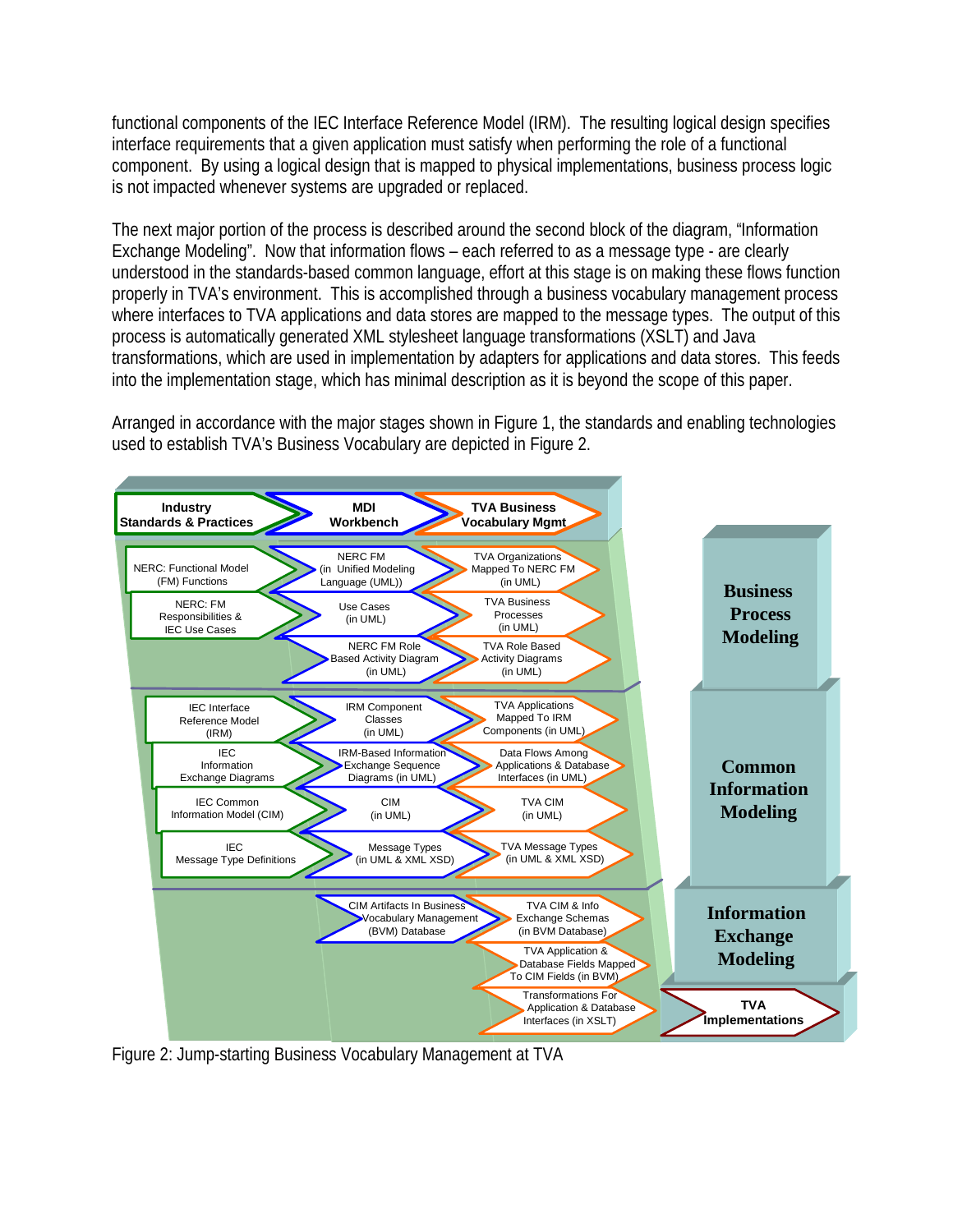Industry standards and practices are organized for use into a workbench, which is leveraged by TVA to develop and maintain its inter-application business vocabulary. Due to the end-to-end nature of the MDI methodology, no single tool provides all of the needed functionality. Therefore the MDI Workbench is used to integrate tools and pre-defined models for implementing the MDI Methodology. For TVA's integration environment, Rational Rose is used for UML modeling, the Business Vocabulary Management tool is supplied by Contivo, the MDI Workbench is supplied by Xtensible Solutions, and the tool for extraction, transformation, and loading (ETL) is supplied by Data Junction. How these standards, models, and tools are used at TVA to accomplish business vocabulary management is the subject of the remaining sections of this paper.

## **Business Process Modeling**

The initial focus of Business Process Modeling is on how TVA organizations and processes map to the NERC Functional Model (FM). The FM provides a framework on which NERC reliability standards are based. Without specifying particular organizational structures, the FM defines functions involving reliability that are performed by various entities (e.g., Control Areas, Regional Transmission Organizations, Independent System Operators, Generator Owners, Distribution Providers, Purchasing-Selling Entities). Referring to Figure 3, observe that there are seventeen functions in the model. For each of these functions, tasks are defined that must be performed by an entity that claims responsibility for performing that function. An organization that registers with NERC for performing a given function has responsibility for ensuring that all tasks of that function are performed in accordance with associated Reliability Standards.



 Figure 3: Overview of the NERC Functional Model

An example is shown in Figure 4, where use cases (represented as ovals) relevant to the business actor 'Balancing Authority' (represented as a stick figure) are summarized in a UML diagram. Color coding of use cases indicates the applicable section of NERC requirements for the modeled function: making deals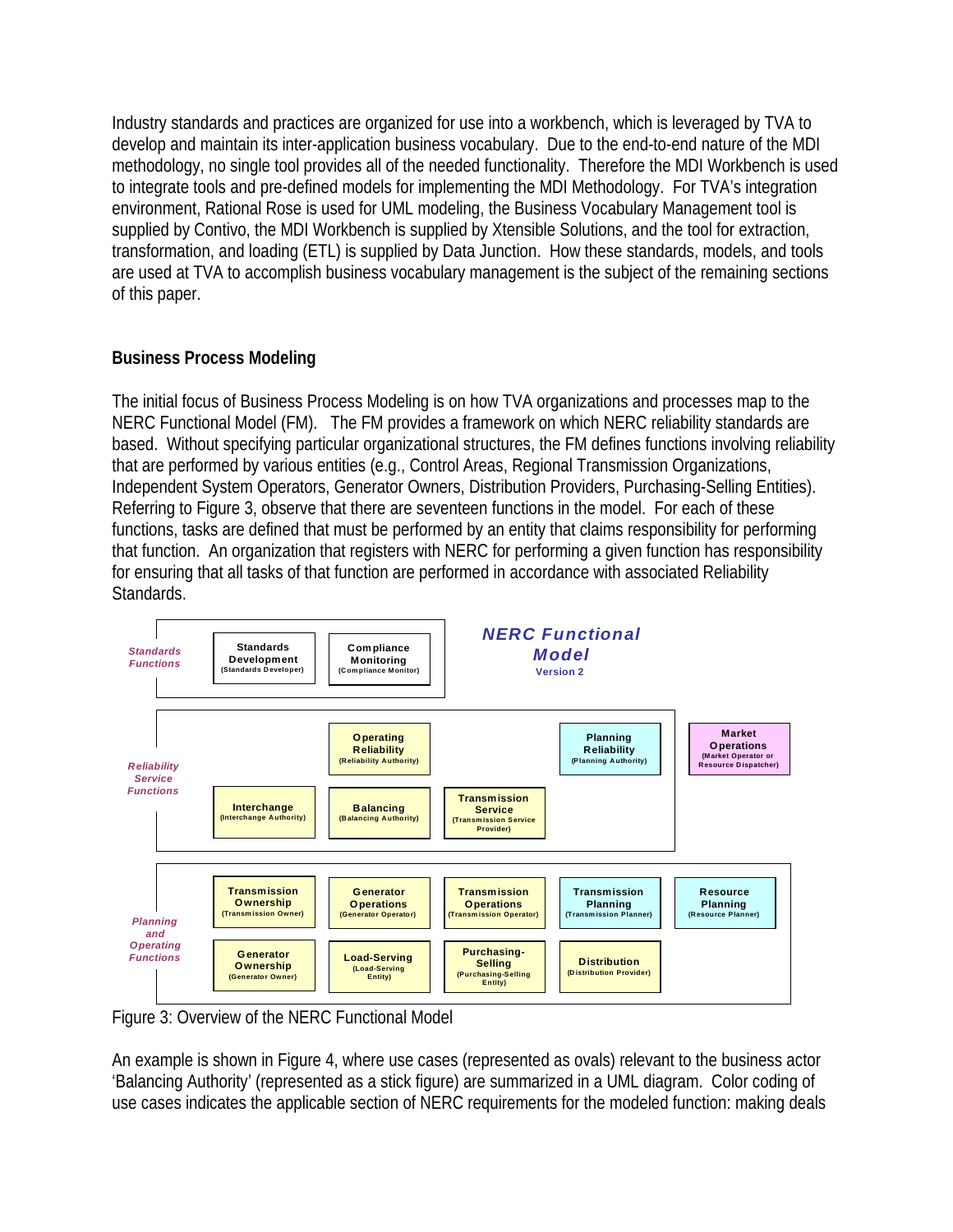(blue, n/a in Figure 4), ahead of time (green), real time (red), after the hour (rose), or compliance (gray). According to NERC, the Balancing Authority "integrates resource plans ahead of time, and maintains loadinterchange-generation balance within a Balancing Authority Area and supports Interconnection frequency in real time." Use cases such as these are used to drive application specific information flow and exchange requirements. First, these NERC standard business process models indicate the industry requirements for information exchange and business interaction. After looking at an example use case, the focus will shift to how TVA realizes NERC requirements in the context of its general business processes.



Figure 4: Use Case Diagram for the Balancing Authority

In the UML tool, selection of the use case, "Formulate Operational Plan", provides the description, "1. Compiles load forecasts from Load-Serving Entities. 2. Receives operational plans and commitments from Generator Operators within the Balancing Authority Area." The flow of activities performed in this process is depicted in the associated activity diagram, shown in Figure 5.

In the first swim lane of this activity diagram, designated for Interchange Authority activities, the first activity for the Interchange Authority to perform is to, "Provide Approved/Valid, Balanced Interchange Transactions". As a consequence of this activity, a message type entitled "Interchange Authority: Energy Transaction, IEC verb show", is passed from the Interchange Authority to the Balancing Authority. The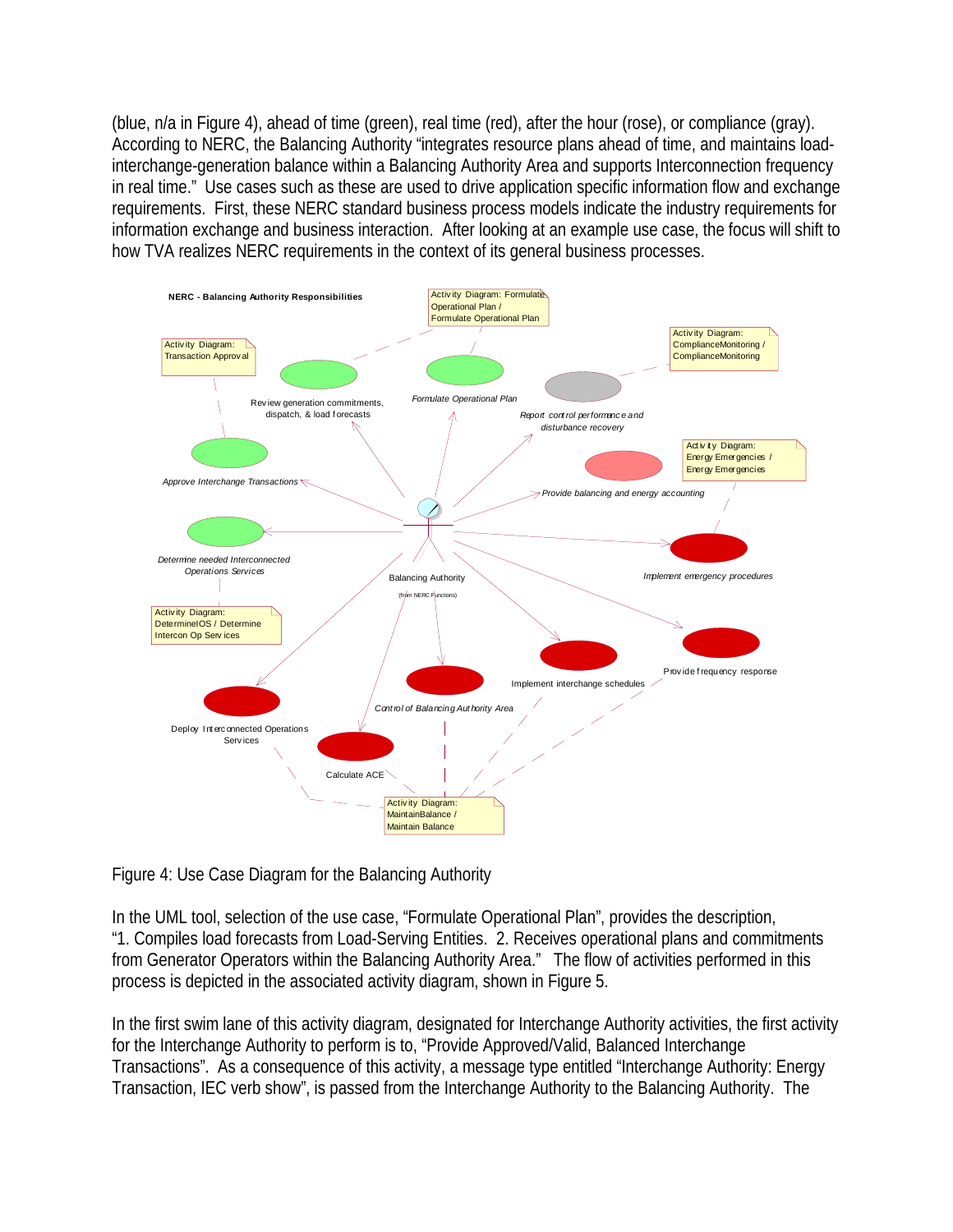contents of generic message types such as this are specified in CIM-based XML schemas (example schemas may be viewed at www.wg14.com).



Figure 5: Activity Diagram for the 'Formulate Operational Plan' Use Case of the Balancing Authority.

As depicted in Figure 6 below, TVA models how it realizes NERC requirements in the context of its general business processes. TVA organizations are modeled as business actors and where applicable, mapped to NERC functions. Then TVA business processes are modeled as use cases, and where applicable, mapped to NERC use cases. When the project team discussed processes with each organization, NERC artifacts were used to understand which NERC functions that organization performed and who performed them. This, along with leveraging existing TVA process descriptions and industry use cases, provided a good check list for the project team to ensure that the first draft models articulated all significant business functions. Leveraging an existing framework helped the project team stay on track ("not lose the forest for the trees") while accomplishing this work in a relatively short period of time.

Once the general processes were understood, TVA's use cases were articulated in two types of TVA activity diagrams, 'Role-based' and 'IRM-based.' Both types of activity diagrams model information being exchanged in support of TVA processes, but the swim lanes of the former represent TVA organizations, whereas, the swim lanes of the latter represent abstract functional components of the IEC Interface Reference Model (IRM). The Role-based activity diagram completes the Business Process Modeling stage of MDI.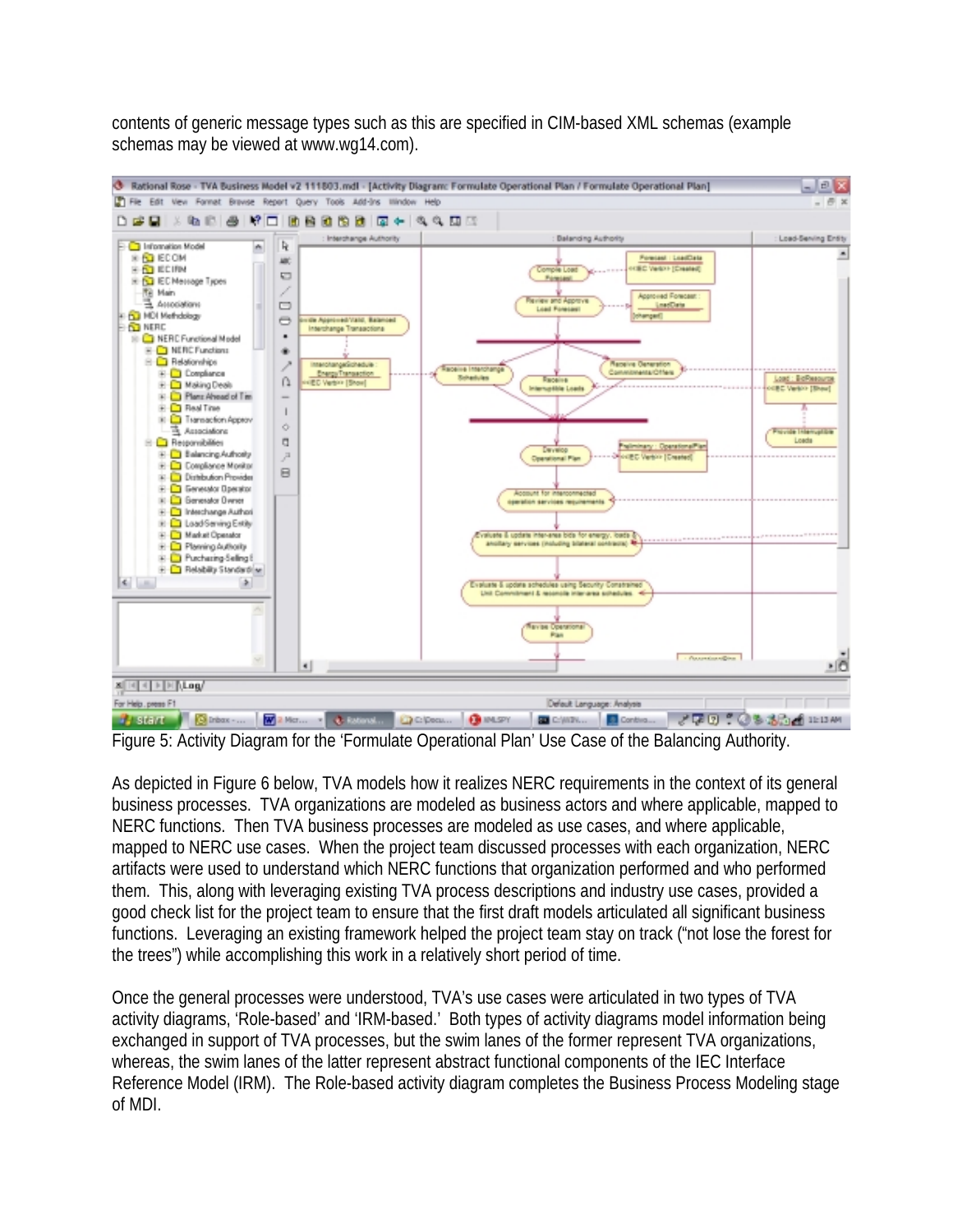

Figure 6: Overview of TVA's Realization of Generic Formulate Operation Plan

# **Common Information Modeling**

For information exchange solutions to transcend product variations and continuous technology changes, stable interface points must be defined for cohesive chunks of application functionality. To that end, the IEC provides an Interface Reference Model (IRM), which is a logical breakdown of utility generation, transmission, and distribution functions as they relate to information technology. The IEC intends for the standard IRM to be extended (custom tailored) to meet an individual utility's needs, such as TVA has done (refer to Figure 7).



Figure 7: Top Level (Business Function Level) of TVA's IRM

Since the IRM was defined by industry representatives (i.e., utilities, product vendors, integrators, and consultants), mapping the IRM's abstract components to product interfaces is reasonably straightforward.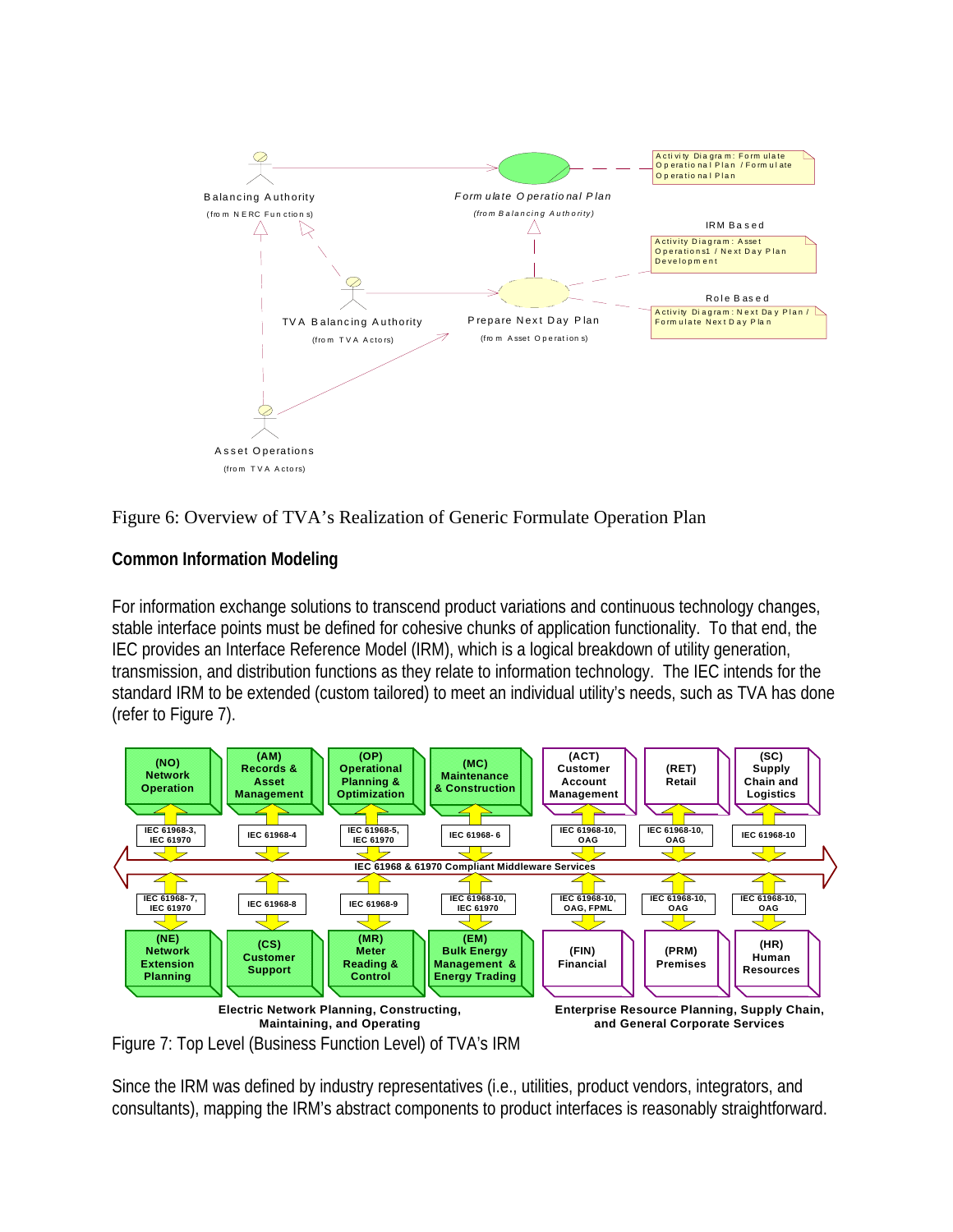Understanding when and how these components are intended to be used facilitates the specification of requirements and evaluation of products during the procurement process.

In IRM-based activity diagrams, business processes are modeled based upon IRM abstract components. IRM business events are identified for information exchange purposes and linked to the IEC Message Types (which are developed through the aggregation of CIM classes). The order in which message types are exchanged among components, each component being mapped to the TVA application performing its function, is then shown in Event Sequence Diagrams. Refer to Figure 8 for an example.

One of the main purposes of the Common Information Model (CIM) is to provide a common language for describing exactly what is being exchanged among publishers and subscribers of various categories of information. Real world objects along with their attributes and relationships are defined in an information model using UML - before being used in a message type definition. This ensures that an attribute is used consistently regardless of its use in various types of messages. Once the system boundaries, messages to be exchanged and their contents are defined for a business, then that organization can leverage and extend the standard CIM to define its own information model. This information model then clearly defines the semantics of the messages exchanged among that organization's applications and data stores. For further information on how the CIM is extended for message type definition, refer to Reference [3].



Figure 8: Sequence Diagram for Next Day Plan Development

## **Information Exchange Modeling**

As the next stage begins, TVA has already expressed information exchange requirements in terms of CIMbased message types. The order in which information flows among applications and data stores in business processes is understood. This Information Exchange Modeling stage is to specify how these message types are transformed into the unique interfaces of each application and data store.

TVA's goal for this step is to streamline laborious processes, such as entering the interface for each application and database into cumbersome spreadsheets. This inefficient process is exacerbated since technicians must re-represent each mapping as a custom coded transformation through one of several single-purposed middleware tools. Instead, TVA sought a way whereby analysts could map interfaces and then rely on tools to auto-generate the appropriate transformations, which could then be used across their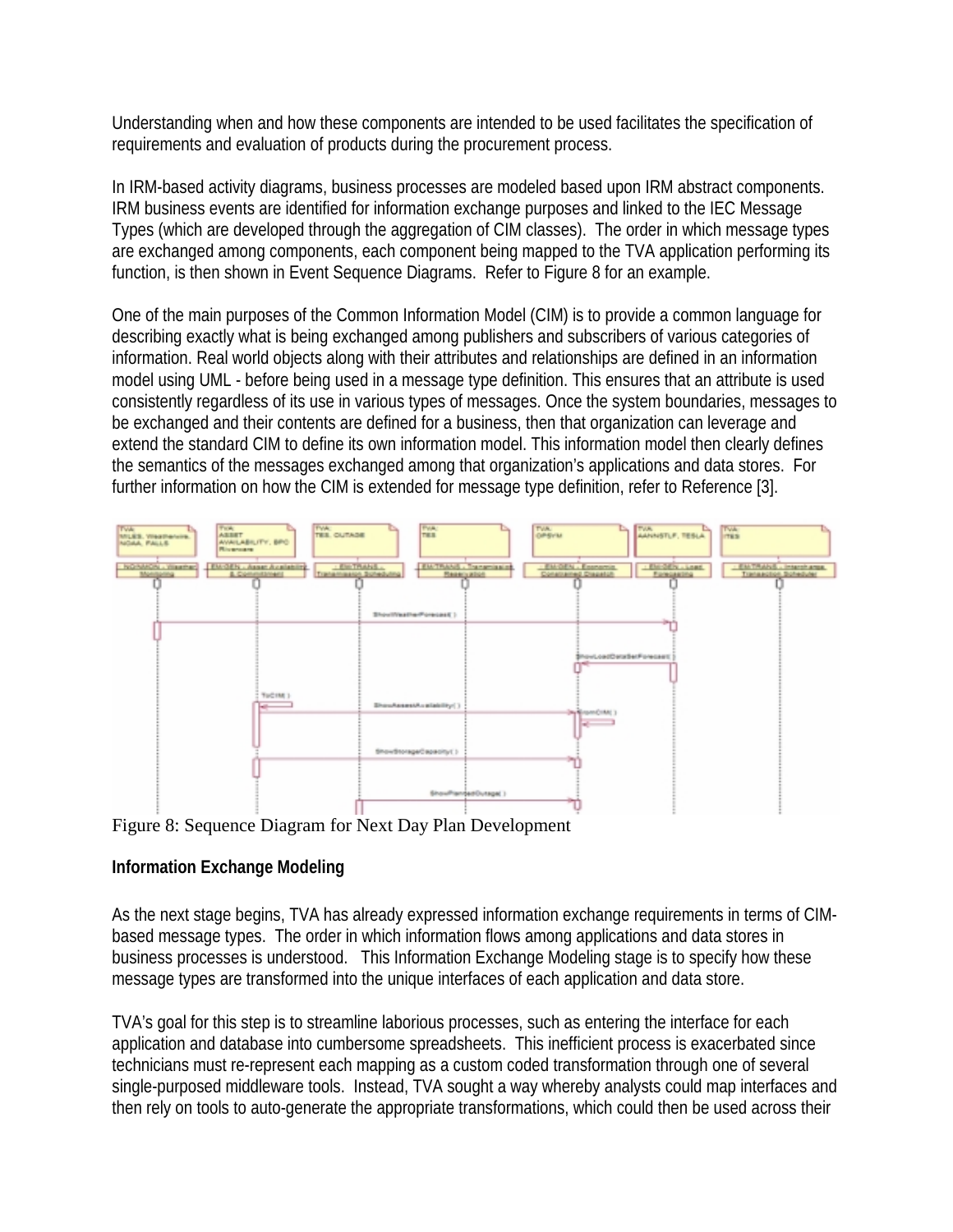various middleware choices. This goal is largely achieved through the use of a Business Vocabulary Management (BVM) tool, which enables analysts to map an application's specific interface to meaningful "concepts" rather than low level data fields. Just as a thesaurus is used to find multiple words with similar meaning, the BVM tool maintains associations between CIM concepts and individual elements of the CIM Message Types and the various application and database interfaces. This enables TVA to automate the design of data transformation between applications through model reuse and collaboration. As shown in Figure 9, a graphical interface is used to map fields in CIM-based XML schemas to fields in TVA application interfaces or data stores.



Figure 9: Mapping A Database View to a CIM-based Message Type

Once the map is complete, the BVM tool generates transformation code, which is then used as a roadmap for information flows in a run-time environment. To facilitate this process, the workbench is used to

populate a semantic dictionary containing TVA's CIM-based enterprise vocabulary, a Thesaurus with synonyms that match business concepts, and a Rules Dictionary that governs the data transformation. These databases are self-learning and grow with each deployment. MDI uses XSLT for information transformation. XSLT is a language designed to transform one XML document into another, changing both its schema and content in the process.



Figure 10: Overview of TVA Business Vocabulary Management

## **Executing Data Transfer**

While the BVM tool generates the XSLT for the data transformation, an XSLT itself will not transfer any data. The final step is to connect the source and sink data sources and execute the XSLT. Rather than doing this manually, TVA uses an ETL (Extraction, Translation, Loading) tool to perform this function.

## **A Subtle Impact On Application Procurement**

Noteworthy is the subtle, but important, impact this integrated infrastructure has had on TVA's application procurement priorities. While an increasing number of application vendors offer CIM-based interfaces in